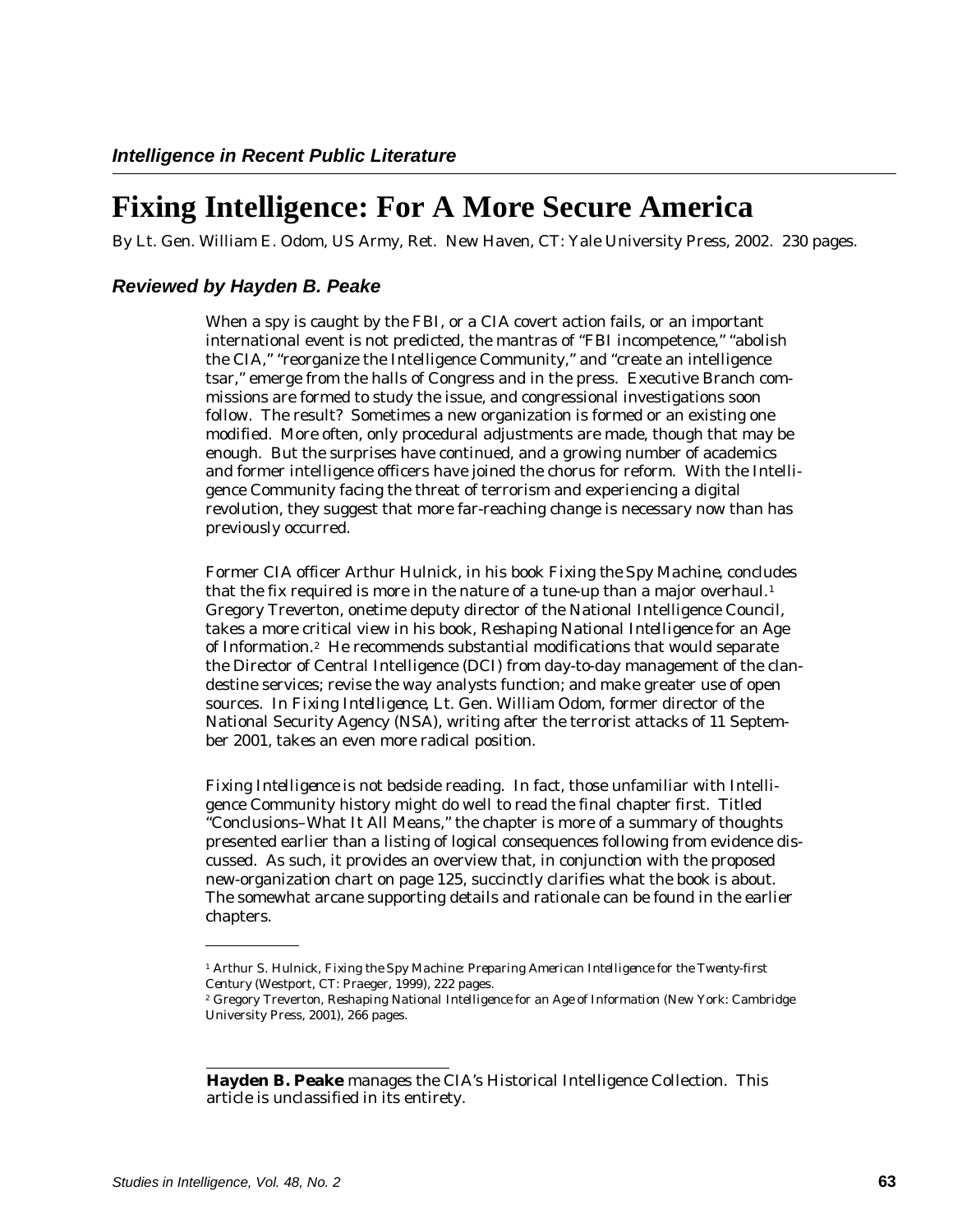The basic assumption of the book is that fundamental structural reform of intelligence is needed, especially after the 11 September 2001 attacks. A second assumption is that the proposals made will serve to provoke discussion. The book will certainly accomplish the second expectation, but the arguments made for the first will not be as easily accepted by those tasked with doing the work.

Odom's position is spelled out in Chapters 2–8, wherein he develops his proposed "principles, concepts and doctrine" for the Intelligence Community. Chapter 2 ("Essential Dogma and Useful Buzzwords") stresses that "the major problem confronting all discussion about reform . . . [is] the absence of a commonly understood and accepted doctrine—a single set of terms, rules, and practices—for intelligence organization, operations, and management." $^{\text{3}}$  Without ever making clear why this should be so, he goes on to assert that, without these attributes, the "dysfunctional behavior" of the Intelligence Community will continue.<sup>4</sup> Odom attempts to provide a doctrine based on "the army's basic pattern emerging from WW II" and commonalities "with news operations—the press and television." $^5$  For the management of resources, he draws on general organizational theory and models from the business and nonprofit worlds. But, despite pages of commentary, there is no simple declarative statement of doctrine and concepts, while principles are mentioned for some topics but not for others. In fact, most of the chapter is devoted to proposed organizational changes, obscuring the doctrine. A healthy dose of bumper sticker simplicity is needed. Thus, even the astute reader may be left unpersuaded of the need for a doctrine or confused about the specifics of the one proposed. This is important because, in the succeeding chapters, Odom refers frequently to the "concepts and principles" developed earlier.

The most important reform mentioned in Chapter 2 concerns the duties of the DCI, which are amplified in later chapters dealing with resource management, military intelligence, SIGINT, IMINT, HUMINT and counterintelligence (CI). Odom makes a strong, though not necessarily compelling, case for separating the currently "double-hatted position" of Director of Central Intelligence and the socalled "director of the CIA." $6$  The new DCI would be responsible for the entire Intelligence Community. The Community itself would be reorganized functionally, with a new *national clandestine service* (which would include the military services' HUMINT elements) and a new *national counterintelligence service* (which would combine the CI elements of the current FBI and the military services, with elements of the CIA's Directorate of Science and Technology attached). What is now the CIA's Directorate of Intelligence would go under the National Intelligence Council. NSA and the National Geospatial-Intelligence Agency would remain largely unchanged, although some executive responsibilities would be added. Gen. Odom acknowledges that this magnitude of change could create some tensions.

<sup>3</sup> Odom, 8.

<sup>4</sup>*Ibid.*, 11.

<sup>5</sup>*Ibid.*, 12.

<sup>6</sup> Technically, there is no statutory position of Director of the CIA; the DCI has that responsibility but not the title.